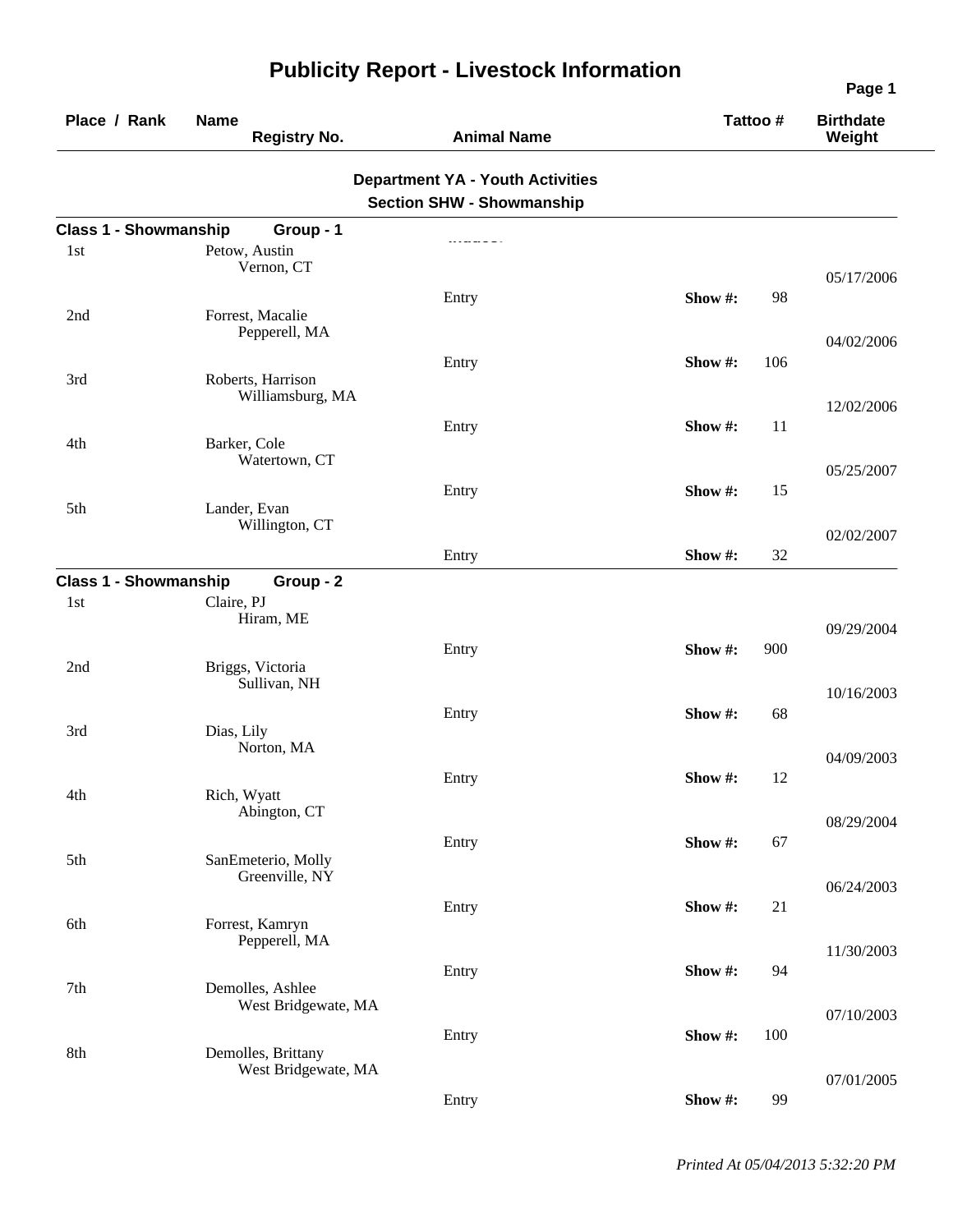| Place / Rank                 | <b>Name</b><br><b>Registry No.</b>  | <b>Animal Name</b> | Tattoo #       | <b>Birthdate</b><br>Weight |
|------------------------------|-------------------------------------|--------------------|----------------|----------------------------|
| <b>Class 1 - Showmanship</b> | Group - 3                           |                    |                |                            |
| 1st                          | King, Anna                          |                    |                |                            |
|                              | Cobleskill, NY                      |                    |                | 08/14/2002                 |
|                              |                                     | Entry              | Show#:         | 5                          |
| 2nd                          | Powers, Connor M                    |                    |                |                            |
|                              | Hoosick Falls, NY                   |                    |                | 12/16/2002                 |
|                              |                                     | Entry              | 16<br>Show #:  |                            |
| 3rd                          | Bentley, Tyler                      |                    |                |                            |
|                              | Willington, CT                      |                    |                | 11/19/2002                 |
|                              |                                     | Entry              | Show#:<br>33   |                            |
| 4th                          | Carpenter, Aubrie<br>Cummington, MA |                    |                |                            |
|                              |                                     |                    |                | 09/20/2001                 |
|                              |                                     | Entry              | Show #:        | 3                          |
| 5th                          | Casey, Kenneth D<br>Foster, RI      |                    |                |                            |
|                              |                                     |                    |                | 10/25/2002                 |
|                              |                                     | Entry              | 35<br>Show #:  |                            |
| <b>Class 1 - Showmanship</b> | Group - 4                           |                    |                |                            |
| 1st                          | Cranwell, Megan<br>Eaton, NY        |                    |                | 05/14/2001                 |
|                              |                                     | Entry              | 41<br>Show #:  |                            |
| 2nd                          | Billing, Abigail S                  |                    |                |                            |
|                              | Greendell, NJ                       |                    |                | 06/19/2001                 |
|                              |                                     | Entry              | Show#:<br>83   |                            |
| 3rd                          | Burke, Brittani                     |                    |                |                            |
|                              | South Windsor, CT                   |                    |                | 05/23/2001                 |
|                              |                                     | Entry              | Show#:<br>46   |                            |
| 4th                          | Jones, Brianna                      |                    |                |                            |
|                              | Eagle Bridge, NY                    |                    |                | 04/17/2001                 |
|                              |                                     | Entry              | Show#:         | $\mathbf{1}$               |
| 5th                          | Hicks, James                        |                    |                |                            |
|                              | Rhinebeck, NV                       |                    |                | 04/18/2001                 |
|                              |                                     | Entry              | Show#:<br>97   |                            |
| 6th                          | Gromlich, Colby<br>Hamburg, PA      |                    |                |                            |
|                              |                                     |                    |                | 05/08/2001                 |
|                              |                                     | Entry              | 48<br>Show #:  |                            |
| <b>Class 1 - Showmanship</b> | Group - 5                           |                    |                |                            |
| 1st                          | Macintyre, Morgan                   |                    |                |                            |
|                              | Russell, ON<br>Canada               |                    |                | 02/15/2001                 |
|                              |                                     | Entry              | 814<br>Show #: |                            |
| 2nd                          | Oatley, Olivia                      |                    |                |                            |
|                              | Exeter, RI                          |                    |                | 02/08/2001                 |
|                              |                                     | Entry              | Show #:<br>47  |                            |
| 3rd                          | Roberts, Oliver                     |                    |                |                            |

**(cont.)**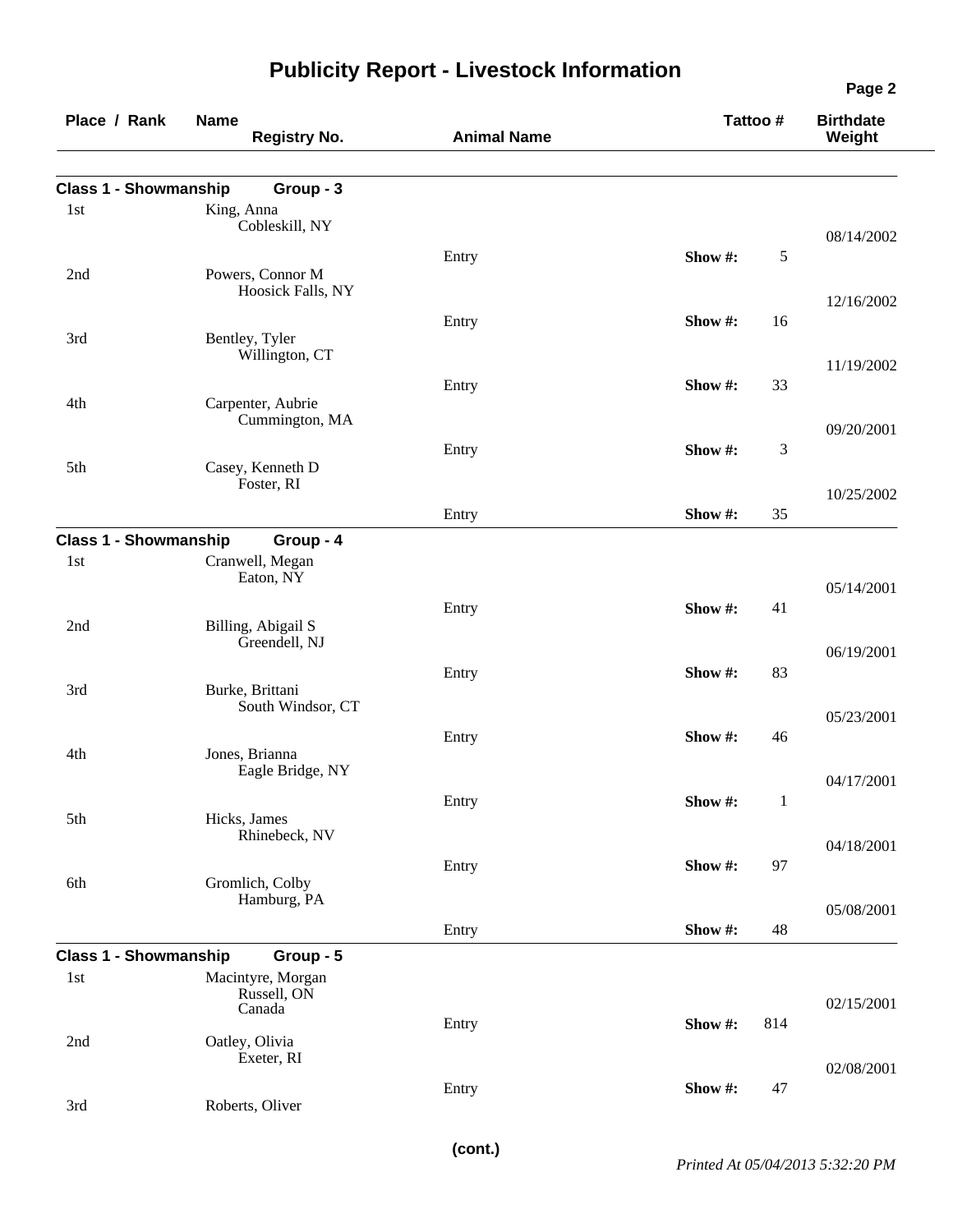| Place / Rank                 | <b>Name</b><br><b>Registry No.</b> | <b>Animal Name</b> | Tattoo # |     | <b>Birthdate</b><br>Weight |
|------------------------------|------------------------------------|--------------------|----------|-----|----------------------------|
| <b>Class 1 - Showmanship</b> | Group - 5 - (cont.)                |                    |          |     |                            |
|                              | Williamsburg, MA                   |                    |          |     | 02/16/2001                 |
|                              |                                    | Entry              | Show #:  | 77  |                            |
| 4th                          | Bentley, Brianna                   |                    |          |     |                            |
|                              | Argyle, NY                         |                    |          |     | 10/20/2000                 |
|                              |                                    | Entry              | Show #:  | 18  |                            |
| 5th                          | Pepin, Kurtis                      |                    |          |     |                            |
|                              | Harwinton, CT                      |                    |          |     | 11/27/2000                 |
|                              |                                    | Entry              | Show#:   | 75  |                            |
| 6th                          | Fields, Mason<br>Swanzey, NH       |                    |          |     |                            |
|                              |                                    |                    |          |     | 11/21/2000                 |
|                              |                                    | Entry              | Show #:  | 111 |                            |
| <b>Class 1 - Showmanship</b> | Group - 6                          |                    |          |     |                            |
| 1st                          | Briggs, Olivia                     |                    |          |     |                            |
|                              | Sullivan, NH                       |                    |          |     | 02/03/2000                 |
|                              |                                    | Entry              | Show#:   | 59  |                            |
| 2nd                          | Powers, Logan J                    |                    |          |     |                            |
|                              | Hoosick Falls, NY                  |                    |          |     | 05/12/2000                 |
|                              |                                    | Entry              | Show #:  | 17  |                            |
| 3rd                          | May, Jackie                        |                    |          |     |                            |
|                              | Dennis, MA                         |                    |          |     | 01/08/2000                 |
|                              |                                    | Entry              | Show#:   | 9   |                            |
| 4th                          | Cranwell, Emily                    |                    |          |     |                            |
|                              | Eaton, NY                          |                    |          |     | 04/17/2000                 |
|                              |                                    | Entry              | Show #:  | 40  |                            |
| 5th                          | Hay, Nathan<br>Carlisle, NY        |                    |          |     |                            |
|                              |                                    |                    |          |     | 08/31/2000                 |
|                              |                                    | Entry              | Show#:   | 81  |                            |
| 6th                          | Mullen, Emily<br>Dighton, MA       |                    |          |     |                            |
|                              |                                    |                    |          |     | 05/04/2000                 |
|                              |                                    | Entry              | Show #:  | 36  |                            |
| <b>Class 1 - Showmanship</b> | Group - 7                          |                    |          |     |                            |
| 1st                          | Majewski, Hannah                   |                    |          |     |                            |
|                              | Westmoreland, NH                   |                    |          |     | 09/27/1999                 |
|                              |                                    | Entry              | Show #:  | 76  |                            |
| 2nd                          | Sargood, Rachel                    |                    |          |     |                            |
|                              | Hoosick Falls, NY                  |                    |          |     | 10/26/1999                 |
|                              |                                    | Entry              | Show#:   | 7   |                            |
| 3rd                          | McLarnon, McKenzie<br>Charlton, MA |                    |          |     |                            |
|                              |                                    |                    |          |     | 12/14/1999                 |
|                              |                                    | Entry              | Show #:  | 10  |                            |
| 4th                          | Jackson, Natalie<br>Morgantown, PA |                    |          |     |                            |
|                              |                                    |                    |          |     | 04/01/1993                 |
|                              |                                    | Entry              | Show #:  | 259 |                            |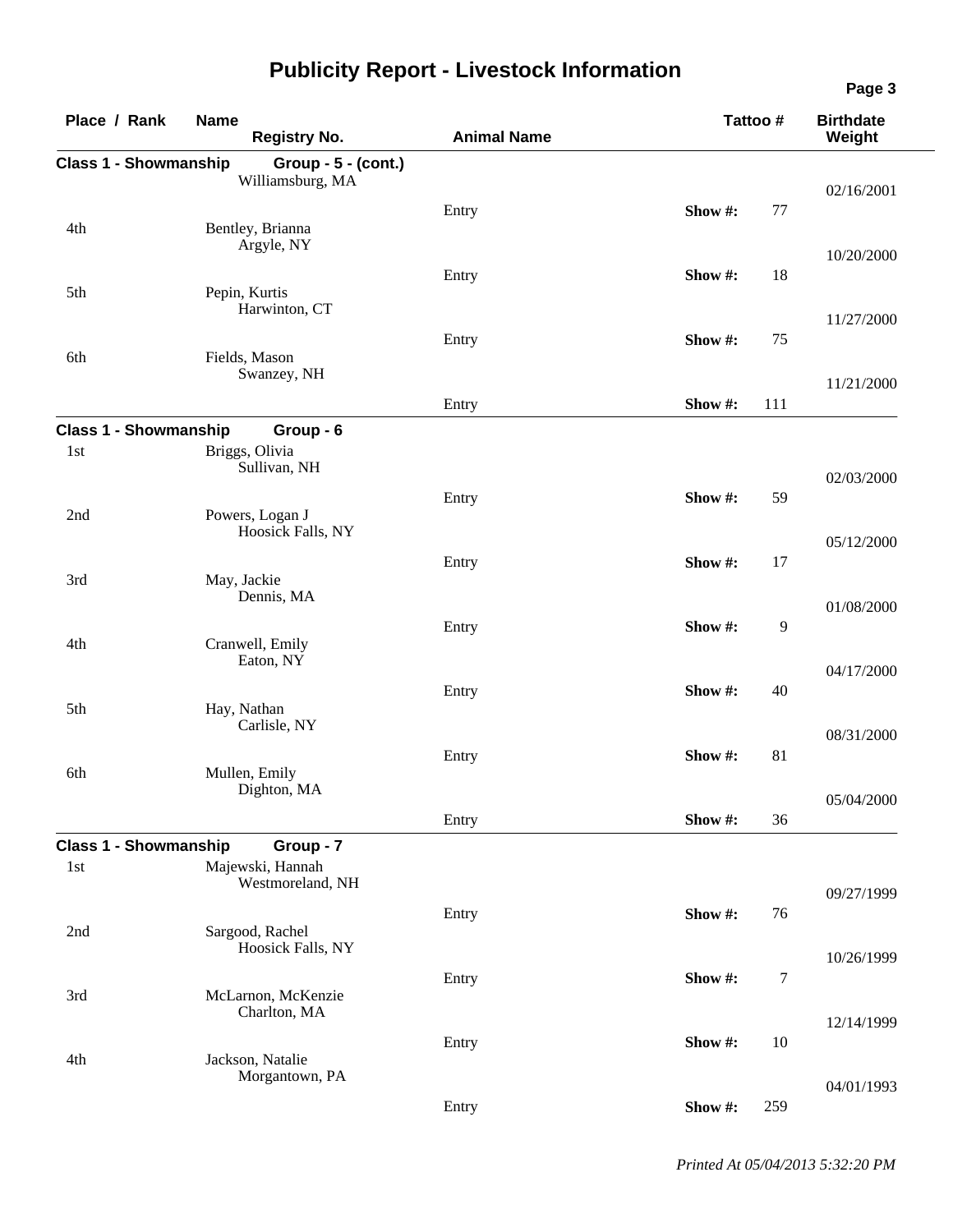| Place / Rank                 | <b>Name</b><br><b>Registry No.</b>   | <b>Animal Name</b> | Tattoo #       | <b>Birthdate</b><br>Weight |
|------------------------------|--------------------------------------|--------------------|----------------|----------------------------|
| <b>Class 1 - Showmanship</b> | Group - 8                            |                    |                |                            |
| 1st                          | Oatley, Fallon<br>West Greenwich, RI |                    |                | 03/22/1999                 |
| 2nd                          | Cranwell, Amanda<br>Eaton, NY        | Entry              | Show#:<br>50   |                            |
|                              |                                      | Entry              | 39<br>Show #:  | 01/06/1999                 |
| 3rd                          | Giles, Gunner<br>Millbrook, NY       |                    |                | 01/10/1999                 |
| 4th                          | Cody, Sarah                          | Entry              | Show #:<br>102 |                            |
|                              | Swanzey, NH                          | Entry              | Show#:<br>24   | 07/07/1999                 |
| 5th                          | Hall, Gretchen<br>Keene, NH          |                    |                | 02/10/1999                 |
|                              |                                      | Entry              | 23<br>Show #:  |                            |
| <b>Class 1 - Showmanship</b> | Group - 9                            |                    |                |                            |
| 1st                          | Duncan, Jocelyn<br>Otego, NY         |                    |                | 12/08/1998                 |
|                              |                                      | Entry              | Show#:<br>82   |                            |
| 2nd                          | Barton, Lillian<br>Hebron, CT        |                    |                | 11/14/1998                 |
| 3rd                          | LaRochelle, Iris<br>Webster, NH      | Entry              | Show #:<br>95  |                            |
|                              |                                      |                    | Show#:<br>93   | 09/22/1998                 |
| 4th                          | Hawthorne, Matt<br>Granby, CT        | Entry              |                |                            |
|                              |                                      | Entry              | Show #:<br>27  | 12/20/1998                 |
| 5th                          | Gilbert, Albert<br>North Granby, CT  |                    |                | 08/31/1998                 |
|                              |                                      | Entry              | Show #:<br>49  |                            |
| <b>Class 1 - Showmanship</b> | Group - 10                           |                    |                |                            |
| 1st                          | Howe, Ethan<br>Wagontown, PA         |                    |                | 08/12/1998                 |
| 2nd                          | Budney, Elliot Davis                 | Entry              | Show #:<br>55  |                            |
|                              | Lebanon, CT                          |                    |                | 07/13/1998                 |
| 3rd                          | Blake, McKenzie<br>Willington, CT    | Entry              | Show#:<br>52   |                            |
|                              |                                      | Entry              | Show #:<br>30  | 07/24/1998                 |
| 4th                          | Demolles, Edward                     |                    |                |                            |

**(cont.)**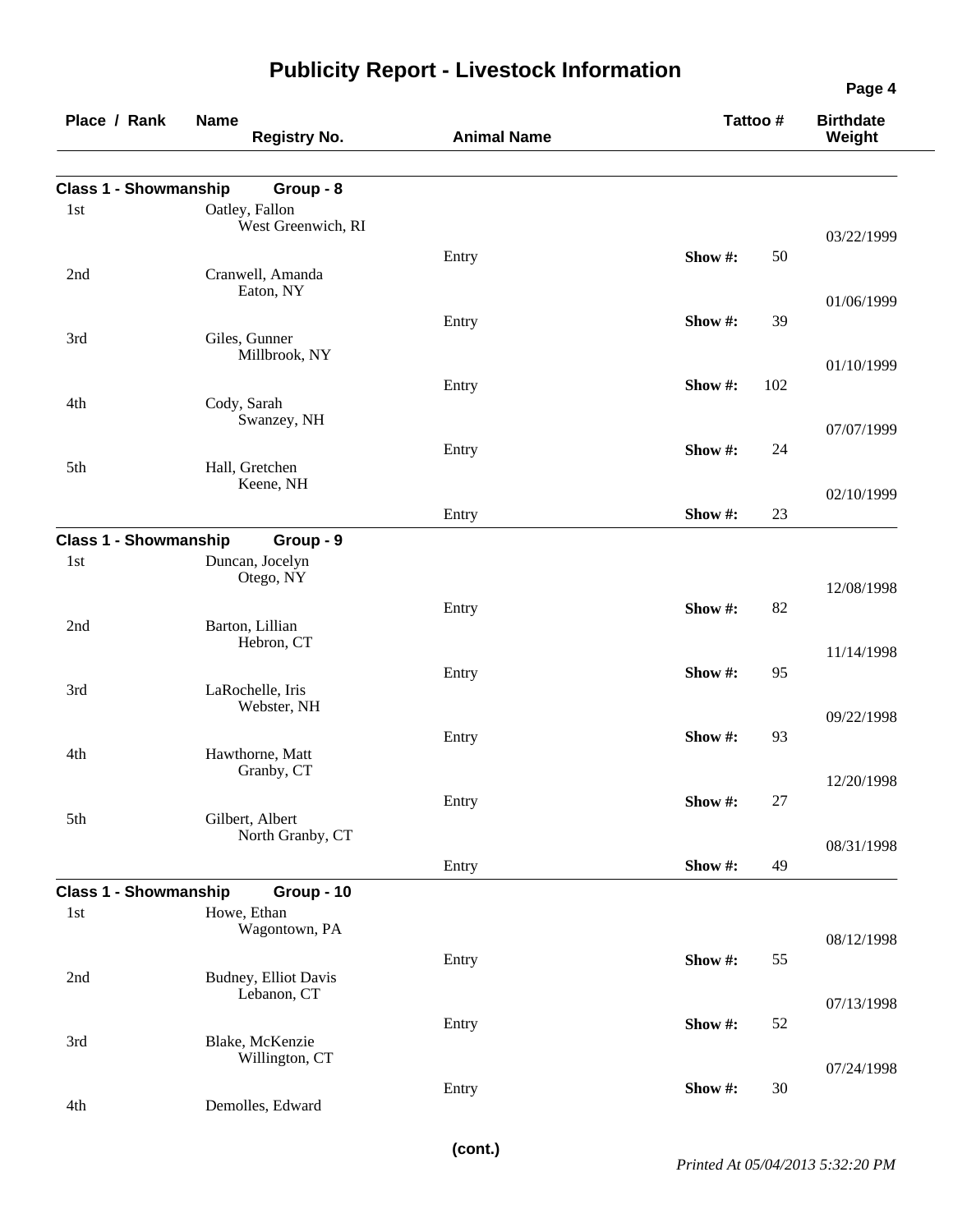| Place / Rank                        | <b>Name</b><br><b>Registry No.</b>          | <b>Animal Name</b> | Tattoo #      | <b>Birthdate</b><br>Weight |
|-------------------------------------|---------------------------------------------|--------------------|---------------|----------------------------|
| <b>Class 1 - Showmanship</b>        | Group - 10 - (cont.)<br>West Bridgewate, MA |                    |               | 08/08/1998                 |
|                                     |                                             | Entry              | 91<br>Show#:  |                            |
| <b>Class 1 - Showmanship</b><br>1st | Group - 11<br>May, Annalee<br>Dennis, MA    |                    |               |                            |
|                                     |                                             | Entry              | Show#:<br>43  | 05/14/1998                 |
| 2nd                                 | Billing, Hanna N<br>Greendell, NJ           |                    |               | 05/12/1998                 |
| 3rd                                 | Wilson, Sydney<br>Nottingham, NH            | Entry              | Show #:<br>84 |                            |
| 4th                                 | May, Mirian                                 | Entry              | Show #:<br>14 | 01/20/1998                 |
|                                     | Dennis, MA                                  | Entry              | Show#:<br>42  | 05/14/1998                 |
| 5th                                 | Mullen, Sarah<br>Dighton, MA                |                    |               | 01/27/1998                 |
| 6th                                 | Bulk, Cameron<br>Portsmouth, RI             | Entry              | Show #:<br>37 |                            |
| 7th                                 | Buell, Emily                                | Entry              | 6<br>Show #:  | 03/11/1998                 |
|                                     | Hampton, CT                                 | Entry              | 87<br>Show #: | 04/11/1998                 |
| <b>Class 1 - Showmanship</b>        | Group - 12                                  |                    |               |                            |
| 1st                                 | Powers, Matt<br>Butler, PA                  |                    |               | 10/15/1997                 |
| 2nd                                 | Pepin, Dillon<br>Harwinton, CT              | Entry              | Show#:<br>38  |                            |
| 3rd                                 | Hipsky, Ben                                 | Entry              | Show#:<br>73  | 11/12/1997                 |
|                                     | Willington, CT                              | Entry              | 31<br>Show#:  | 10/12/1997                 |
| 4th                                 | Gromlich, DJ<br>Hamburg, PA                 |                    |               | 12/05/1997                 |
|                                     |                                             | Entry              | Show #:<br>78 |                            |
| <b>Class 1 - Showmanship</b>        | Group - 13                                  |                    |               |                            |
| 1st                                 | Budney, Skye Sabra<br>Lebanon, CT           |                    |               | 05/22/1997                 |
| 2nd                                 | Dexter, Tyler                               | Entry              | Show #:<br>51 |                            |

**Page 5**

 $\overline{\phantom{0}}$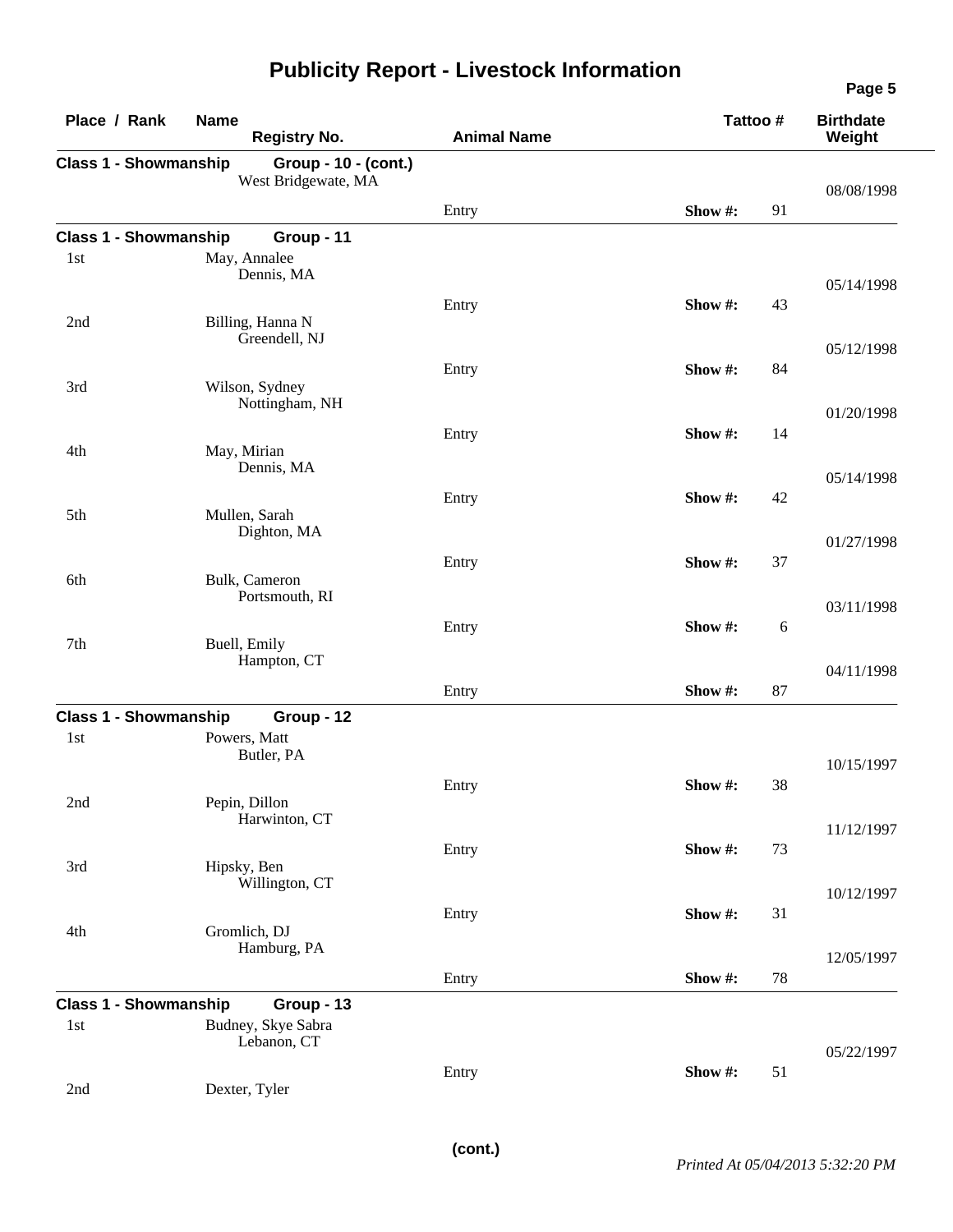| Place / Rank                 | <b>Name</b><br><b>Registry No.</b> | <b>Animal Name</b> | Tattoo #          | <b>Birthdate</b><br>Weight |  |
|------------------------------|------------------------------------|--------------------|-------------------|----------------------------|--|
| <b>Class 1 - Showmanship</b> | Group - 13 - (cont.)               |                    |                   |                            |  |
|                              | Pepperell, MA                      |                    |                   | 03/31/1997                 |  |
|                              |                                    | Entry              | Show#:<br>56      |                            |  |
| 3rd                          | Hicks, Kristopher<br>Rhinebeck, NY |                    |                   |                            |  |
|                              |                                    |                    |                   | 04/15/1997                 |  |
| 4th                          | McIntyre, Rachel                   | Entry              | Show #:<br>96     |                            |  |
|                              | North Brookfiel, MA                |                    |                   |                            |  |
|                              |                                    | Entry              | 60<br>Show #:     | 01/10/1997                 |  |
| <b>Class 1 - Showmanship</b> | Group - 14                         |                    |                   |                            |  |
| 1st                          | Murphy, Jala                       |                    |                   |                            |  |
|                              | Eagle Bridge, NY                   |                    |                   | 09/19/1996                 |  |
|                              |                                    | Entry              | Show #:<br>79     |                            |  |
| 2nd                          | Fredrickson, Anna                  |                    |                   |                            |  |
|                              | Wolfboro, NH                       |                    |                   | 07/04/1996                 |  |
|                              |                                    | Entry              | 57<br>Show #:     |                            |  |
| 3rd                          | Hanning, Brandon                   |                    |                   |                            |  |
|                              | Taunton, MA                        |                    |                   | 10/15/1996                 |  |
| 4th                          |                                    | Entry              | Show #:<br>20     |                            |  |
|                              | Blaker, Shea<br>Willington, CT     |                    |                   |                            |  |
|                              |                                    |                    | 29<br>Show #:     | 07/11/1996                 |  |
| 5th                          | Wilkie, Abby                       | Entry              |                   |                            |  |
|                              | Portsmouth, RI                     |                    | R64               | 07/03/1996                 |  |
|                              |                                    | Entry              | Show#:<br>103     |                            |  |
| <b>Class 1 - Showmanship</b> | Group - 15                         |                    |                   |                            |  |
| 1st                          | Oatley, Ethan                      |                    |                   |                            |  |
|                              | Exeter, RI                         |                    |                   | 12/21/1995                 |  |
|                              |                                    | Entry              | Show #:<br>$80\,$ |                            |  |
| 2nd                          | Rathey, Brigitte                   |                    |                   |                            |  |
|                              | Granby, CT                         |                    |                   | 12/01/1995                 |  |
|                              |                                    | Entry              | 26<br>Show #:     |                            |  |
| 3rd                          | LeBlanc, Sage<br>Morgantown, PA    |                    |                   |                            |  |
|                              |                                    |                    |                   | 10/01/1995                 |  |
| 4th                          | Hobson, Emma                       | Entry              | 297<br>Show #:    |                            |  |
|                              | Hudson, NY                         |                    |                   | 01/08/1996                 |  |
|                              |                                    | Entry              | Show #:<br>66     |                            |  |
| 5th                          | Irwin, Laura                       |                    |                   |                            |  |
|                              | East Hartland, CT                  |                    |                   | 09/19/1995                 |  |
|                              |                                    | Entry              | Show #:<br>25     |                            |  |
| 6th                          | Buell, Melinda<br>Hampton, CT      |                    |                   |                            |  |
|                              |                                    |                    |                   | 11/29/1995                 |  |
|                              |                                    | Entry              | $8\,$<br>Show #:  |                            |  |

*Printed At 05/04/2013 5:32:21 PM*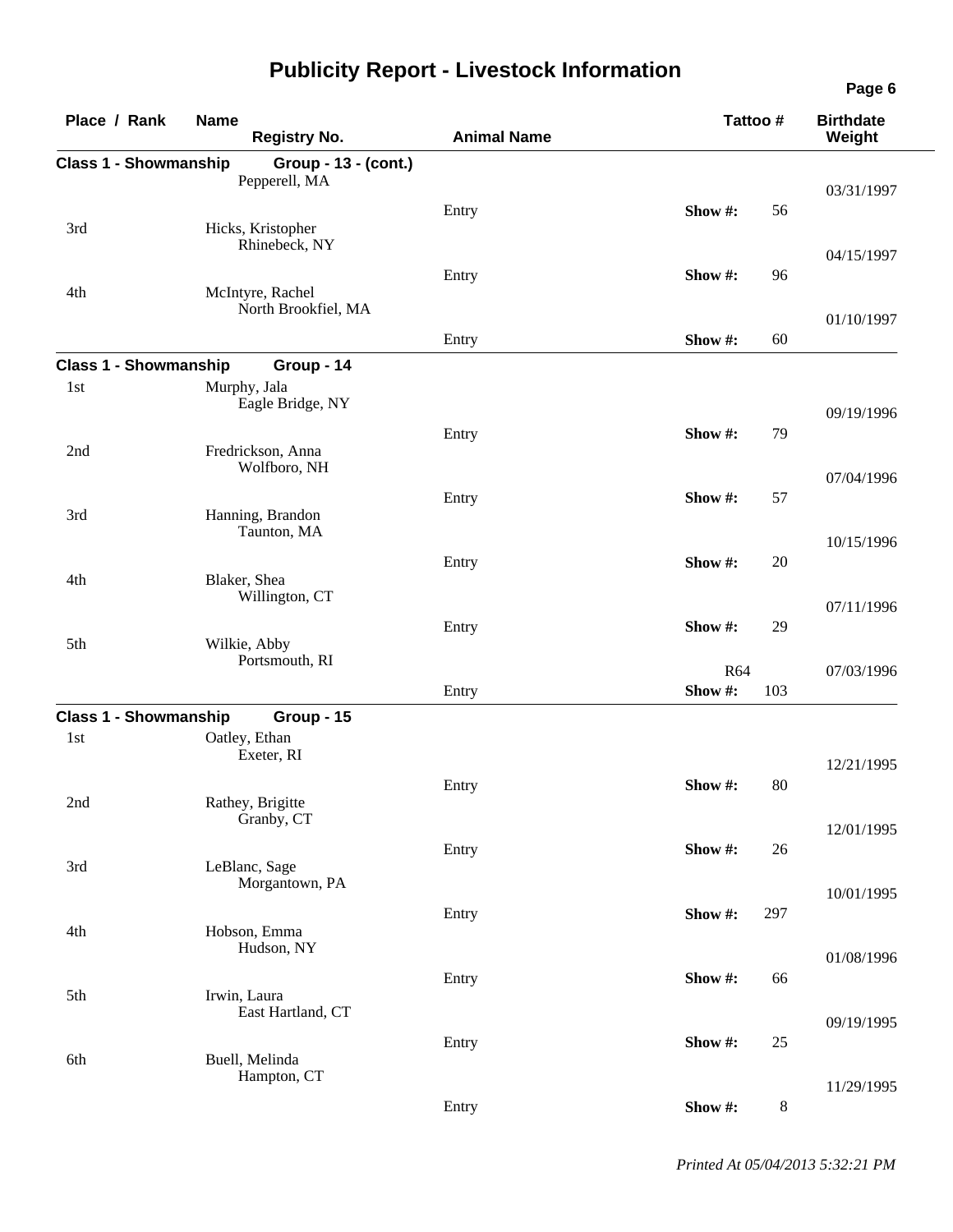| Place / Rank                 | <b>Name</b><br><b>Registry No.</b>    | <b>Animal Name</b> | Tattoo #       | <b>Birthdate</b><br>Weight |
|------------------------------|---------------------------------------|--------------------|----------------|----------------------------|
| <b>Class 1 - Showmanship</b> | Group - 16                            |                    |                |                            |
| 1st                          | Audet, Alicia<br>Harwinton, CT        |                    |                |                            |
|                              |                                       | Entry              | Show #:<br>61  | 01/24/1995                 |
| 2nd                          | Weinberg, Jennifer<br>Bridgewater, NJ |                    |                | 05/26/1995                 |
|                              |                                       | Entry              | Show#:<br>63   |                            |
| 3rd                          | Rathbun, Annie<br>Hebron, CT          |                    |                | 01/03/1995                 |
|                              |                                       | Entry              | Show #:<br>90  |                            |
| 4th                          | Billing, Brooke E<br>Greendell, NJ    |                    |                | 04/29/1995                 |
|                              |                                       | Entry              | Show #:<br>85  |                            |
| 5th                          | Hanning, Alex<br>Taunton, MA          |                    |                | 01/11/1995                 |
|                              |                                       | Entry              | Show#:<br>19   |                            |
| 6th                          | Footit, Rachel<br>Meriden, CT         |                    |                |                            |
|                              |                                       | Entry              | Show #:<br>64  | 02/09/1995                 |
| 7th                          | Alisha Putnam<br>Portsmouth, RI       |                    |                |                            |
|                              | crossbred                             | <b>Brand</b>       | 104<br>Show #: | 05/08/1995                 |
| <b>Class 1 - Showmanship</b> | Group - 17                            |                    |                |                            |
| 1st                          | Howe, Aleesha<br>Wagontown, PA        |                    |                |                            |
|                              |                                       | Entry              | Show#:<br>169  | 07/13/1998                 |
| 2nd                          | Allnut, Blair<br>Brome, QC            |                    |                |                            |
|                              | Canada                                | Entry              | Show #:<br>92  | 05/30/1994                 |
| 3rd                          | Hall, Meg                             |                    |                |                            |
|                              | East Dixfield, ME                     |                    |                | 10/26/1994                 |
| 4th                          | Sargood, Michael                      | Entry              | Show#:<br>69   |                            |
|                              | Hoosick Falls, NY                     |                    |                | 07/07/1994                 |
|                              |                                       | Entry              | Show#:<br>65   |                            |
| 5th                          | Sauer, Alex<br>Litchfield, CT         |                    |                |                            |
|                              |                                       | Entry              | 101<br>Show #: | 07/24/1994                 |
| 6th                          | Stevenston, Tyler<br>Cobleskill, NY   |                    |                |                            |
|                              |                                       | Entry              | Show #:<br>109 | 06/14/1994                 |
| 7th                          | Luzier, Abigail                       |                    |                |                            |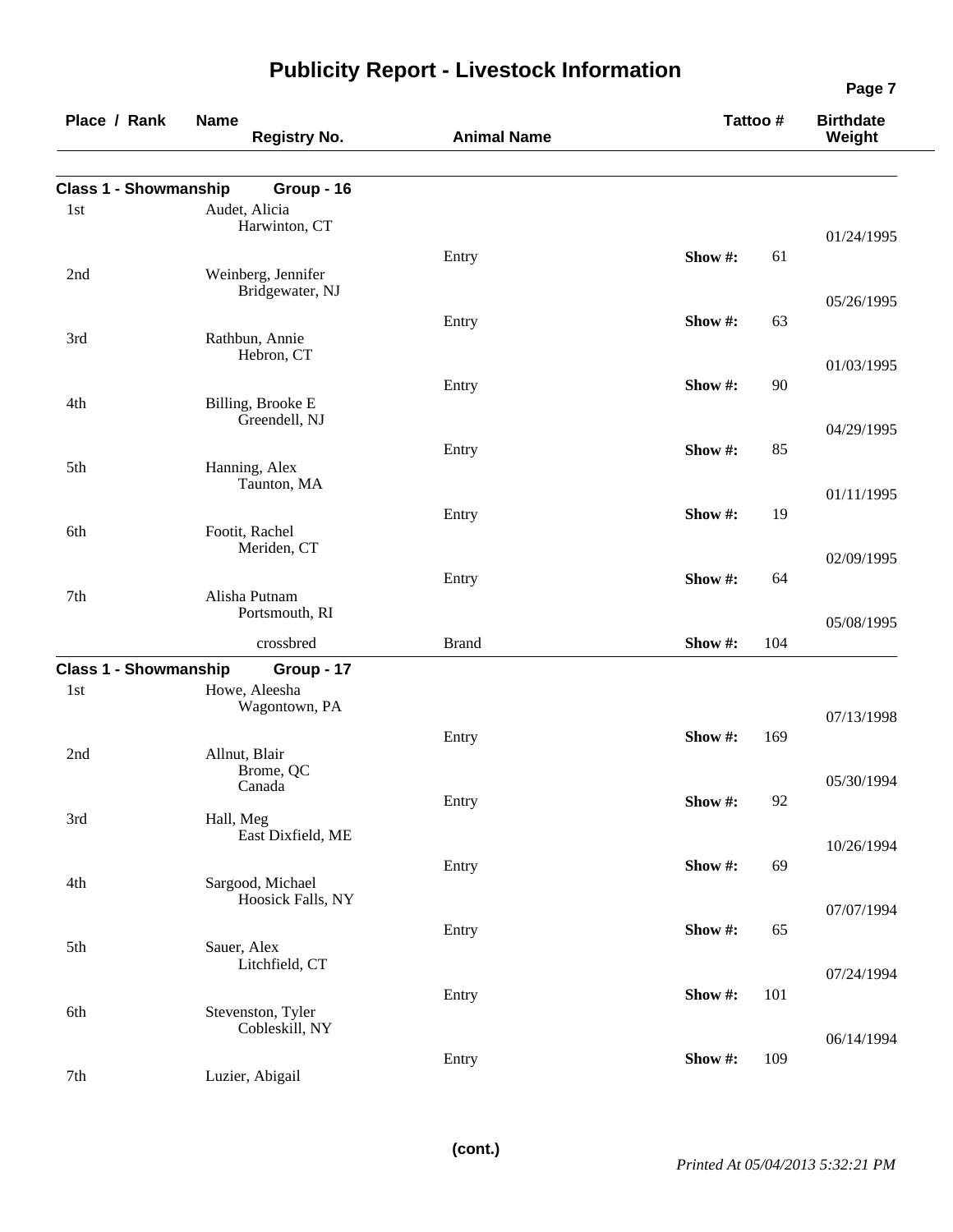| Place / Rank                 | <b>Name</b><br><b>Registry No.</b>     | <b>Animal Name</b> | Tattoo #       | <b>Birthdate</b><br>Weight   |
|------------------------------|----------------------------------------|--------------------|----------------|------------------------------|
| <b>Class 1 - Showmanship</b> | Group - 17 - (cont.)<br>Cobleskill, NY |                    |                | 09/09/1994                   |
|                              |                                        | Entry              | 110<br>Show #: |                              |
| <b>Class 1 - Showmanship</b> | Group - 18                             |                    |                |                              |
| 1st                          | Francis, Tanner D<br>Brooklyn, CT      |                    |                | 05/22/1993                   |
| 2nd                          | Pilgrim, Will<br>Renfrew, ONT          | Entry              | Show #:        | 53                           |
|                              | Canada                                 |                    |                | 09/20/1993                   |
| 3rd                          | Fredrickson, Erik<br>Wolfeboro, NH     | Entry              | Show #:<br>813 | 01/20/1994                   |
| 4th                          | Duhamel, Cody                          | Entry              | Show #:        | 58                           |
|                              | Northford, CT                          |                    |                | 10/08/1993                   |
| 5th                          | Smith, Jefferson<br>Willington, CT     | Entry              | 171<br>Show #: |                              |
| 6th                          | Pinckney, Mathew                       | Entry              | Show #:        | 01/06/1994<br>28             |
|                              | Cobleskill, NY                         |                    |                | 05/25/1993                   |
| 7th                          | Halloran, Jackie                       | Entry              | Show #:        | 108                          |
|                              | Ellington, CT                          | Entry              | Show #:        | 07/24/1993<br>$\overline{4}$ |
| <b>Class 1 - Showmanship</b> | Group - 19                             |                    |                |                              |
| 1st                          | Oatley, Victoria<br>Exeter, RI         |                    |                | 07/31/1992                   |
| 2nd                          | Marineau, Timiya                       | Entry              | Show #:        | 54                           |
|                              | Canajoharie, NY                        |                    |                | 01/15/1992                   |
| 3rd                          | Deskus, Kayla<br>Woodstock, CT         | Entry              | Show#:<br>105  |                              |
|                              |                                        | Entry              | 819<br>Show #: | 05/29/1992                   |
| 4th                          | Diehl, Kelsey<br>Fairfield, PA         |                    |                | 09/15/1992                   |
| 5th                          | Duddy, Patrick<br>Montague, NJ         | Entry              | Show#:         | 168                          |
| 6th                          | Hay, Sarah                             | Entry              | Show#:         | 05/22/1992<br>88             |
|                              | Carlisle, NY                           | Entry              | Show#:         | 02/01/1992<br>70             |
|                              |                                        |                    |                |                              |

**(cont.)**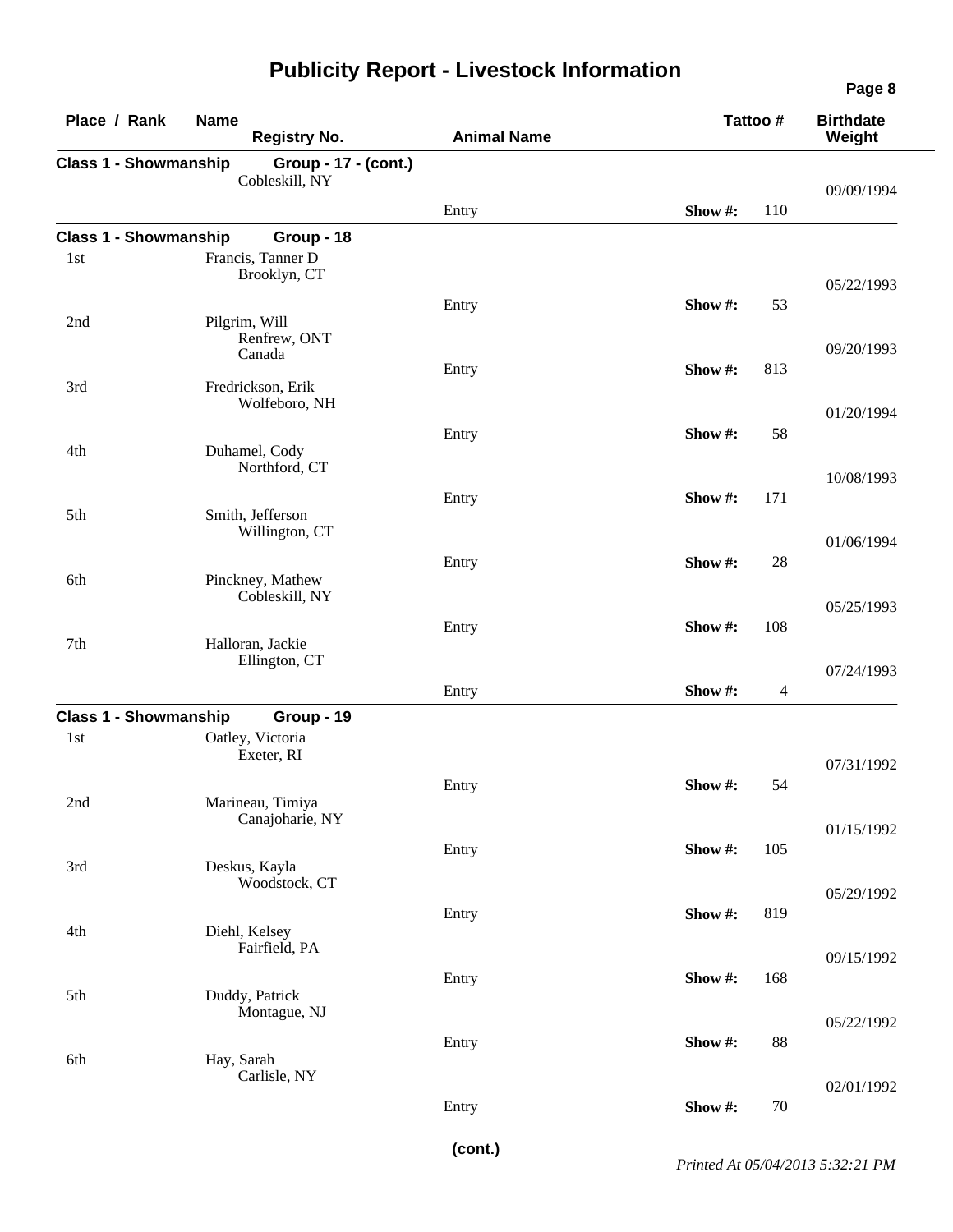|                                     |                                    |                    |                | Page 9                     |
|-------------------------------------|------------------------------------|--------------------|----------------|----------------------------|
| Place / Rank                        | <b>Name</b><br><b>Registry No.</b> | <b>Animal Name</b> | Tattoo #       | <b>Birthdate</b><br>Weight |
| <b>Class 1 - Showmanship</b>        | Group - 19 - (cont.)               |                    |                |                            |
| 7th                                 | Nafzinger, Sarah<br>Morgantown, PA |                    |                |                            |
|                                     |                                    |                    |                | 04/01/1993                 |
| 8th                                 | Bertrand, John                     | Entry              | Show #:<br>298 |                            |
|                                     | Auburn, MA                         |                    |                |                            |
|                                     |                                    | Entry              | Show #:<br>71  | 05/20/1992                 |
| 9th                                 | Crossley, Jordyn                   |                    |                |                            |
|                                     | Cobleskill, NY                     |                    |                | 10/22/1992                 |
|                                     |                                    | Entry              | 107<br>Show #: |                            |
| <b>Class 1 - Showmanship</b>        | Group - 20                         |                    |                |                            |
| 1st                                 | White, Mackenzie                   |                    |                |                            |
|                                     | Shapleigh, ME                      |                    |                | 11/13/1991                 |
|                                     |                                    | Entry              | 803<br>Show #: |                            |
| 2nd                                 | Bertrand, Stephanie                |                    |                |                            |
|                                     | Auburn, MA                         |                    |                | 07/19/1990                 |
|                                     |                                    | Entry              | Show#:<br>62   |                            |
| 3rd                                 | Smith, Jessica<br>Troy, ME         |                    |                |                            |
|                                     |                                    |                    |                | 09/21/1991                 |
| 4th                                 | Enright, Lauren                    | Entry              | 72<br>Show#:   |                            |
|                                     | Renfrew, ONT                       |                    |                | 06/04/1991                 |
|                                     | Canada                             | Entry              | Show#:<br>45   |                            |
| 5th                                 | Stahoski, AJ                       |                    |                |                            |
|                                     | Hillsborough, NJ                   |                    |                | 09/20/1990                 |
|                                     |                                    | Entry              | Show #:<br>89  |                            |
| 6th                                 | Reynolds, Becky                    |                    |                |                            |
|                                     | Cheshire, CT                       |                    |                |                            |
| 7th                                 | Butterfield, Ethan                 | Entry              | 838<br>Show #: |                            |
|                                     | Orleans, VT                        |                    |                |                            |
|                                     |                                    | Entry              | Show #:<br>22  | 03/14/1991                 |
|                                     |                                    |                    |                |                            |
| <b>Class 1 - Showmanship</b><br>1st | Group - 21<br>Coleman, Jaime       |                    |                |                            |
|                                     | Columbia, CT                       |                    |                |                            |
|                                     |                                    | Entry              | Show#:<br>822  |                            |
| 2nd                                 | Borsel, Brandi                     |                    |                |                            |
|                                     | Cobleskill, NY                     |                    |                |                            |
|                                     |                                    |                    | Show #:<br>173 |                            |
| 3rd                                 | Brennan, Emily                     |                    |                |                            |
|                                     | Cobleskill, NY                     |                    |                |                            |
|                                     |                                    |                    | Show #:<br>175 |                            |
| 4th                                 | Stanton, Zach                      |                    |                |                            |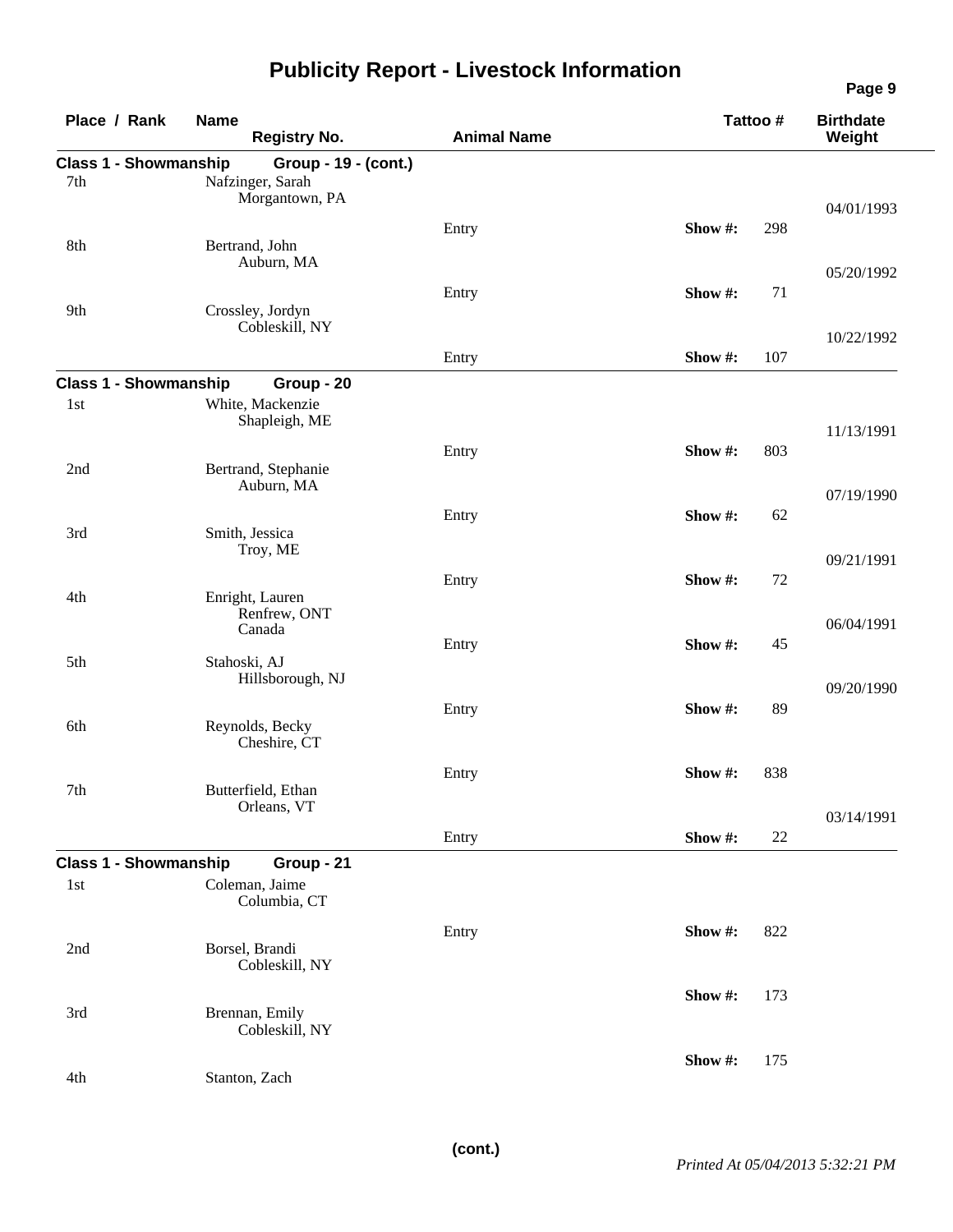|                                     | ייש <i>נייש</i> יי |                                                 |                    |          | Page 10                    |
|-------------------------------------|--------------------|-------------------------------------------------|--------------------|----------|----------------------------|
| Place / Rank                        | <b>Name</b>        | <b>Registry No.</b>                             | <b>Animal Name</b> | Tattoo # | <b>Birthdate</b><br>Weight |
| <b>Class 1 - Showmanship</b>        |                    | Group - 21 - (cont.)<br>Cobleskill, NY          |                    |          |                            |
| 5th                                 |                    | D'ORazio, Raina                                 |                    | Show#:   | 172                        |
|                                     |                    | Amherst, MA                                     |                    | Show #:  | 833                        |
| 6th                                 |                    | Forshtay, Olivia<br>Amherst, MA                 |                    |          |                            |
|                                     |                    |                                                 |                    | Show#:   | 826                        |
| <b>Class 1 - Showmanship</b><br>1st |                    | Group - 22<br>O'Brien, Christine<br>Amherst, MA |                    |          |                            |
| 2nd                                 |                    | Delorme, Lisa                                   |                    | Show#:   | 832                        |
| 3rd                                 |                    | Amherst, MA<br>Sawayanagi, Sarah                |                    | Show #:  | 825                        |
|                                     |                    | Amherst, MA                                     |                    | Show#:   | 830                        |
| 4th                                 |                    | Ritchie, Claire<br>Amherst, MA                  |                    |          |                            |
| 5th                                 |                    | Mullen, Chelsey<br>Amherst, MA                  |                    | Show#:   | 831                        |
| 6th                                 | Doe, Chloe         |                                                 |                    | Show #:  | 829                        |
|                                     |                    | Amherst, MA                                     |                    | Show #:  | 834                        |
| <b>Class 1 - Showmanship</b>        |                    | Group - 23                                      |                    |          |                            |
| 1st                                 |                    | Budaj, Jaime<br>Amherst, MA                     |                    |          |                            |
| 2nd                                 |                    | Lancaster, Brianna<br>Amherst, MA               |                    | Show#:   | 170                        |
| 3rd                                 |                    | Camara, Korynn                                  |                    | Show #:  | 828                        |
|                                     |                    | Amherst, MA                                     |                    | Show #:  | 827                        |
| 4th                                 |                    | Wilder, Sarah<br>Amherst, MA                    |                    |          |                            |
| 5th                                 |                    | Jollimore, Alyssa<br>Amherst, MA                |                    | Show#:   | 837                        |
|                                     |                    |                                                 |                    | Show #:  | 835                        |